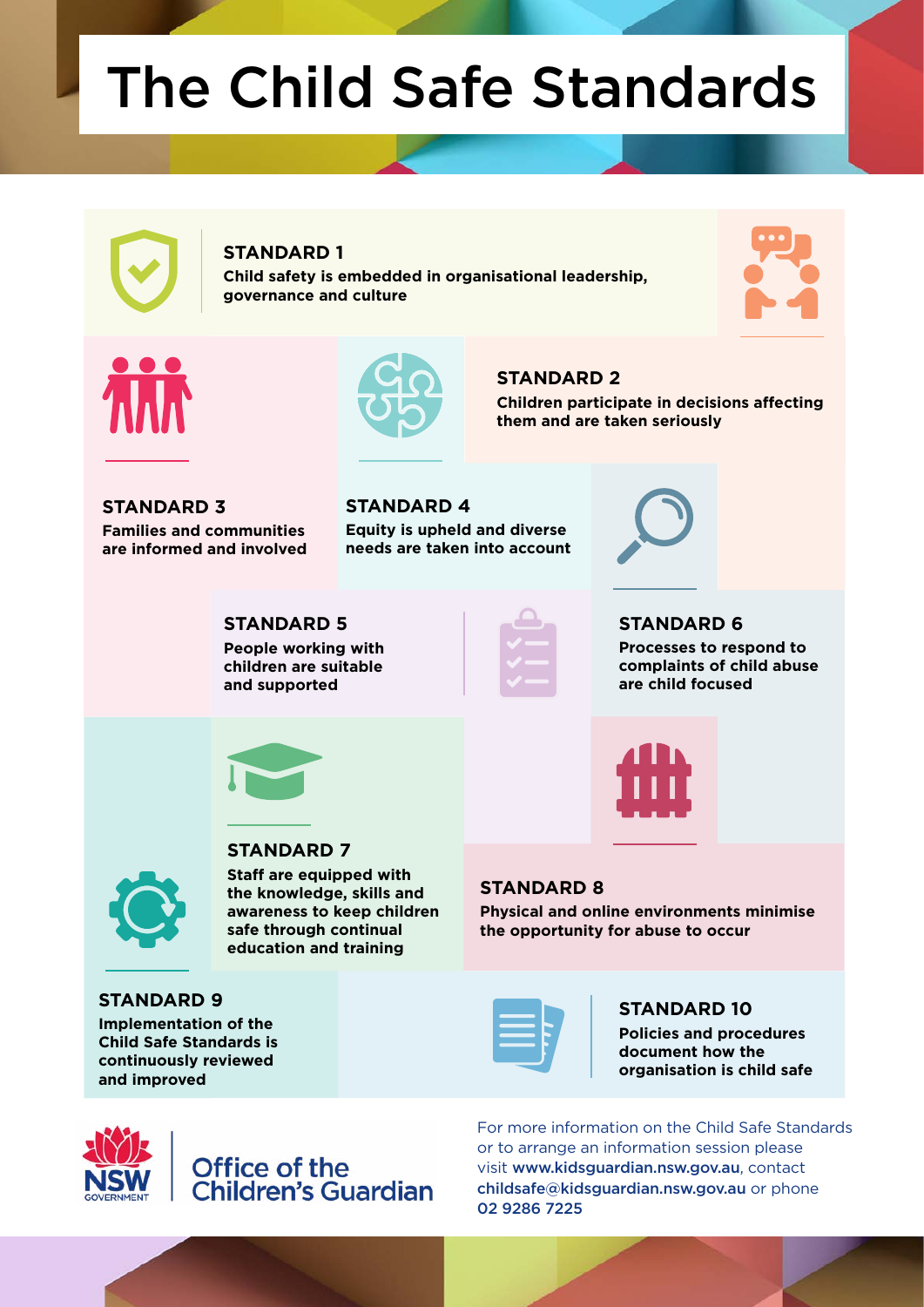**The Child Safe Standards recommended by the Royal Commission into Institutional Responses to Child Sexual Abuse provide a framework so organisations can create cultures and adopt strategies to keep children safe from harm.**

They:

- help drive cultural change in organisations
- are principle-based and outcome-focused
- are flexible enough that they can be adapted by organisations of varying sizes and characteristics
- avoid placing undue burden on organisations
- help organisations address multiple risks
- balance caution and caring
- are a benchmark against which organisations can assess their child safe capability and set performance targets
- are of equal importance and are interrelated



## **Standard 1**

#### **Child safety is embedded in organisational leadership, governance and culture**

- The organisation publicly commits to child safety and leaders champion a child safe culture
- Child safety is a shared responsibility at all levels of the organisation
- Risk management strategies focus on preventing, identifying and mitigating risks to children
- Staff and volunteers comply with a code of conduct that sets clear behavioural standards towards children
- Staff and volunteers understand their obligations on information sharing and record keeping

## **Standard 2**

#### **Children participate in decisions affecting them and are taken seriously**

- Children are able to express their views and are provided opportunities to participate in decisions that affect their lives
- The importance of friendships is recognised and support from peers is encouraged, helping children feel safe and be less isolated
- Children can access abuse prevention programs and information
- Staff and volunteers are attuned to signs of harm and facilitate child-friendly ways for children to communicate and raise their concerns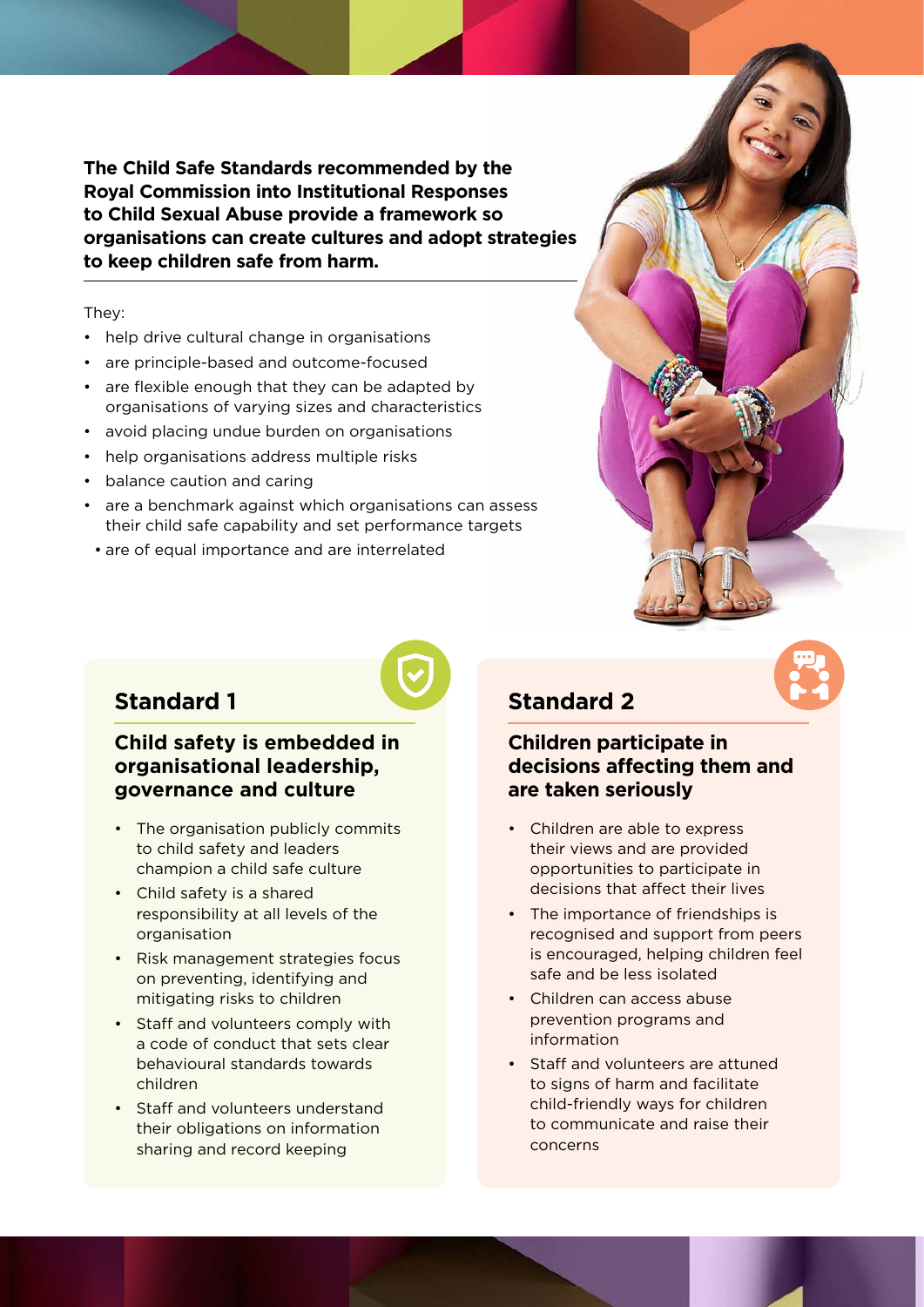

## **Standard 3**

#### **Families and communities are informed and involved**

- Families have the primary responsibility for the upbringing and development of their child and participate in decisions affecting their child
- The organisation engages in open, two-way communication with families and communities about its child safety approach and relevant information is accessible
- Families and communities have a say in the organisation's policies and practices
- Families and communities are informed about the organisation's operations and governance

## **Standard 4**

#### **Equity is upheld and diverse needs are taken into account**

- The organisation actively anticipates children's diverse circumstances and responds effectively to those with additional vulnerabilities
- All children have access to information, support and complaints processes
- The organisation pays particular attention to the needs of Aboriginal and Torres Strait Islander children, children with disability, and children from culturally and linguistically diverse backgrounds

## **Standard 5**

#### **People working with children are suitable and supported**

- Recruitment, including advertising and screening, emphasises child safety
- Relevant staff and volunteers have Working With Children Checks
- All staff and volunteers receive an appropriate induction and are aware of their child safety responsibilities, including reporting obligations
- Supervision and people management have a child safety focus

## **Standard 6**

#### **Processes to respond to complaints of child sexual abuse are child focused**

- The organisation has a childfocused complaint-handling system that is understood by children, staff, volunteers and families
- The organisation has an effective complaint-handling policy and procedure which clearly outline roles and responsibilities, approaches to dealing with different types of complaints and obligations to act and report
- Complaints are taken seriously, responded to promptly and thoroughly, and reporting, privacy and employment law obligations are met